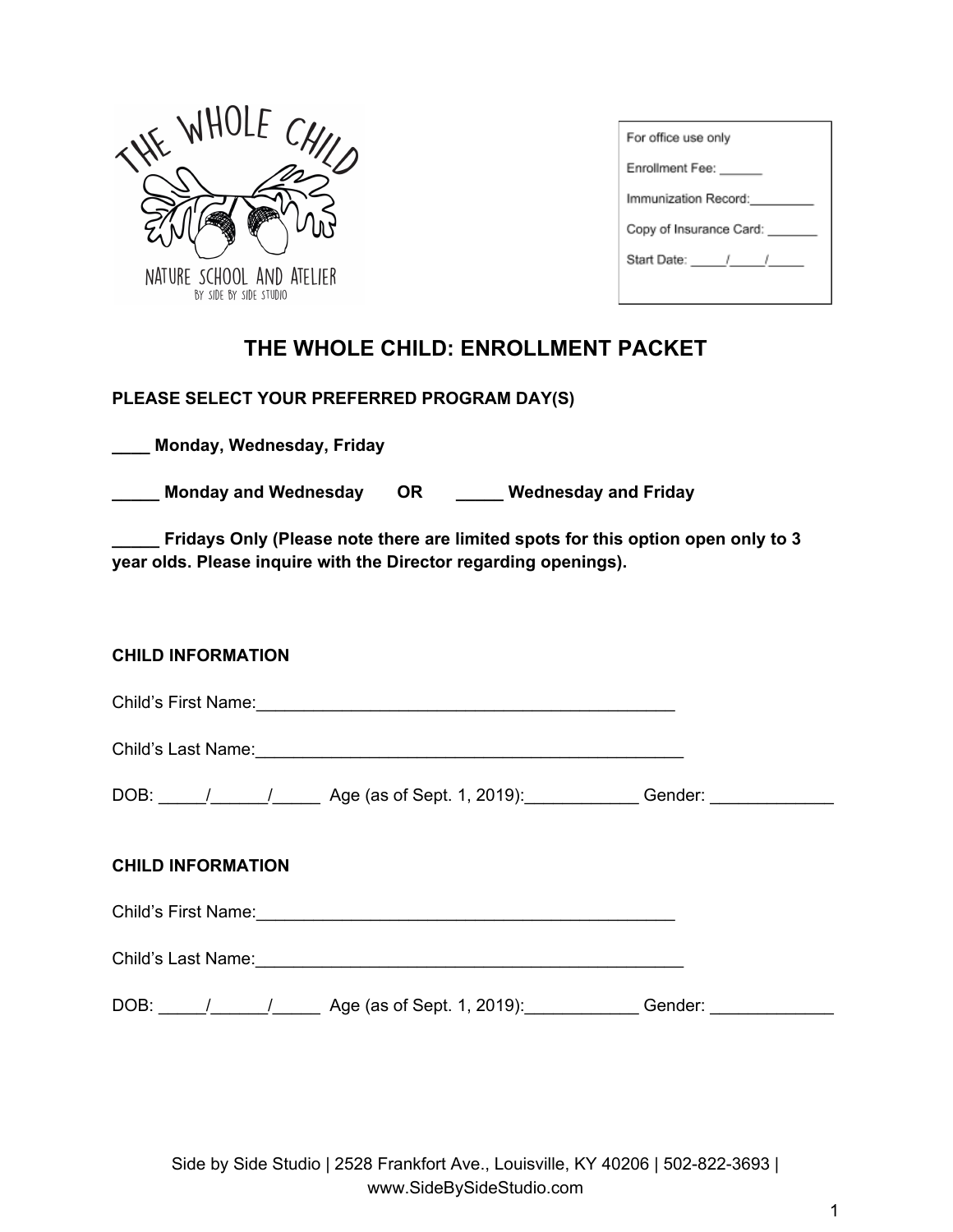# **PARENT / GUARDIAN INFORMATION**

| <b>1st Parent/Guardian</b>                                                                                                                                                                                                    |  |  |
|-------------------------------------------------------------------------------------------------------------------------------------------------------------------------------------------------------------------------------|--|--|
| Name: Name: Name: Name: Name: Name: Name: Name: Name: Name: Name: Name: Name: Name: Name: Name: Name: Name: Name: Name: Name: Name: Name: Name: Name: Name: Name: Name: Name: Name: Name: Name: Name: Name: Name: Name: Name: |  |  |
| Address:                                                                                                                                                                                                                      |  |  |
| City / State / Zip:                                                                                                                                                                                                           |  |  |
|                                                                                                                                                                                                                               |  |  |
| Mobile Phone: ____________________                                                                                                                                                                                            |  |  |
|                                                                                                                                                                                                                               |  |  |
| 2nd Parent/Guardian (if applicable)                                                                                                                                                                                           |  |  |
|                                                                                                                                                                                                                               |  |  |
| Address:                                                                                                                                                                                                                      |  |  |
| City / State / Zip:                                                                                                                                                                                                           |  |  |
|                                                                                                                                                                                                                               |  |  |
| Mobile Phone: ___________________                                                                                                                                                                                             |  |  |
|                                                                                                                                                                                                                               |  |  |
| <b>EMERGENCY CONTACT INFORMATION</b> (Please provide 2 emergency contacts other than<br>parent(s)/guardian(s) listed above).                                                                                                  |  |  |
|                                                                                                                                                                                                                               |  |  |
|                                                                                                                                                                                                                               |  |  |
|                                                                                                                                                                                                                               |  |  |
|                                                                                                                                                                                                                               |  |  |

Side by Side Studio | 2528 Frankfort Ave., Louisville, KY 40206 | 502-822-3693 | www.SideBySideStudio.com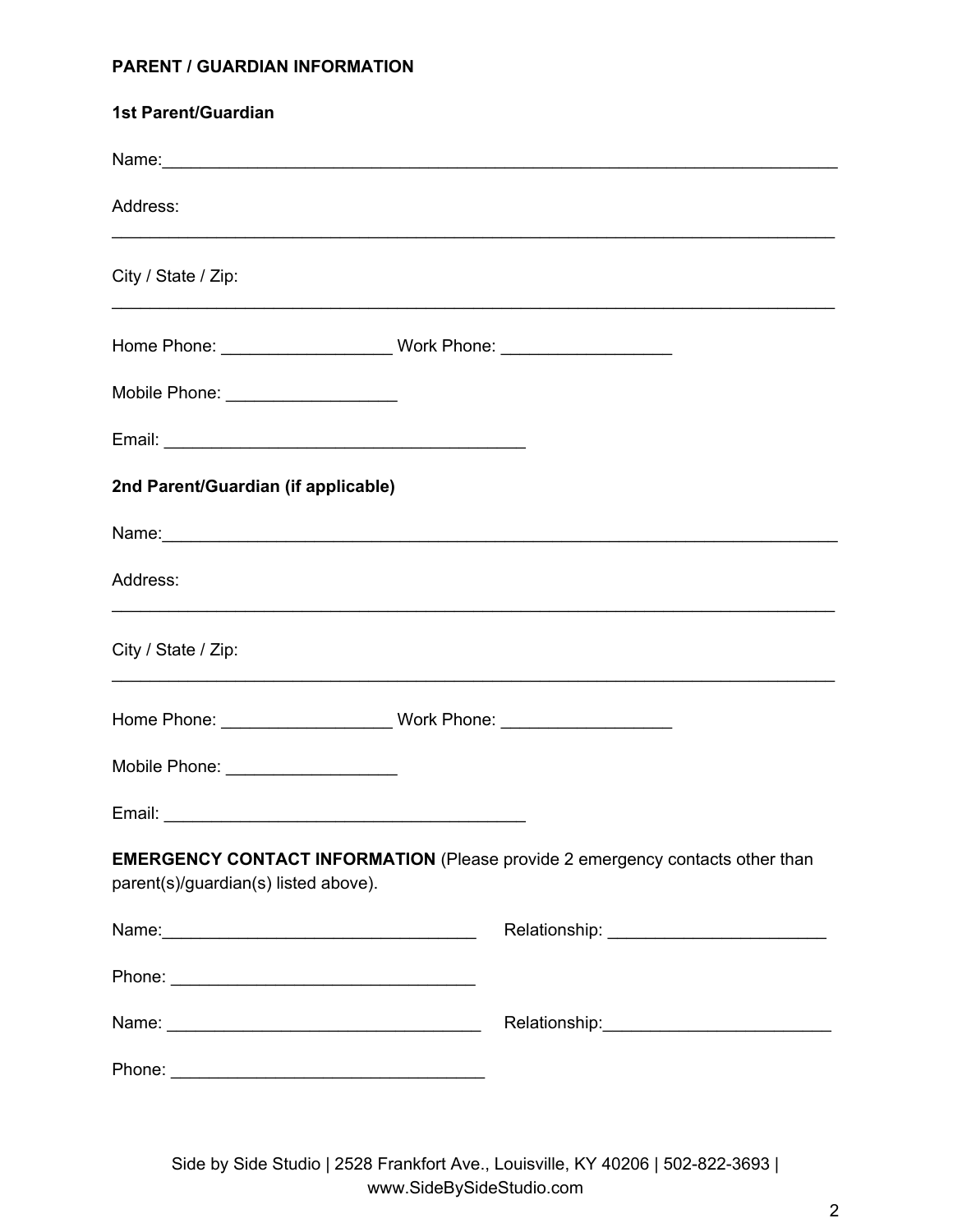#### **PICK UP AUTHORIZATION**

I give permission for the following people to pick up my child from Side By Side Studio, Inc. Until our staff becomes familiar with the individuals on the list, they will be asked to show a form of picture identification before your child will be released from our care:

|                                                                                                          | <b>MEDICAL INFORMATION AND AUTHORIZATION</b>                                      |
|----------------------------------------------------------------------------------------------------------|-----------------------------------------------------------------------------------|
|                                                                                                          |                                                                                   |
|                                                                                                          | DOB: / / / Second Child's DOB: / / /                                              |
| <b>INSURANCE</b>                                                                                         |                                                                                   |
|                                                                                                          |                                                                                   |
|                                                                                                          |                                                                                   |
|                                                                                                          |                                                                                   |
|                                                                                                          |                                                                                   |
|                                                                                                          |                                                                                   |
|                                                                                                          |                                                                                   |
|                                                                                                          | ,我们也不能在这里的人,我们也不能在这里的人,我们也不能在这里的人,我们也不能在这里的人,我们也不能在这里的人,我们也不能在这里的人,我们也不能在这里的人,我们也 |
|                                                                                                          |                                                                                   |
| <b>MEDICAL INFORMATION</b><br>Please list if any:<br>Chronic or recurring illness or medical conditions: |                                                                                   |
| <b>Dietary Restrictions:</b>                                                                             |                                                                                   |

\_\_\_\_\_\_\_\_\_\_\_\_\_\_\_\_\_\_\_\_\_\_\_\_\_\_\_\_\_\_\_\_\_\_\_\_\_\_\_\_\_\_\_\_\_\_\_\_\_\_\_\_\_\_\_\_\_\_\_\_\_\_\_\_\_\_\_\_\_\_\_\_\_\_\_\_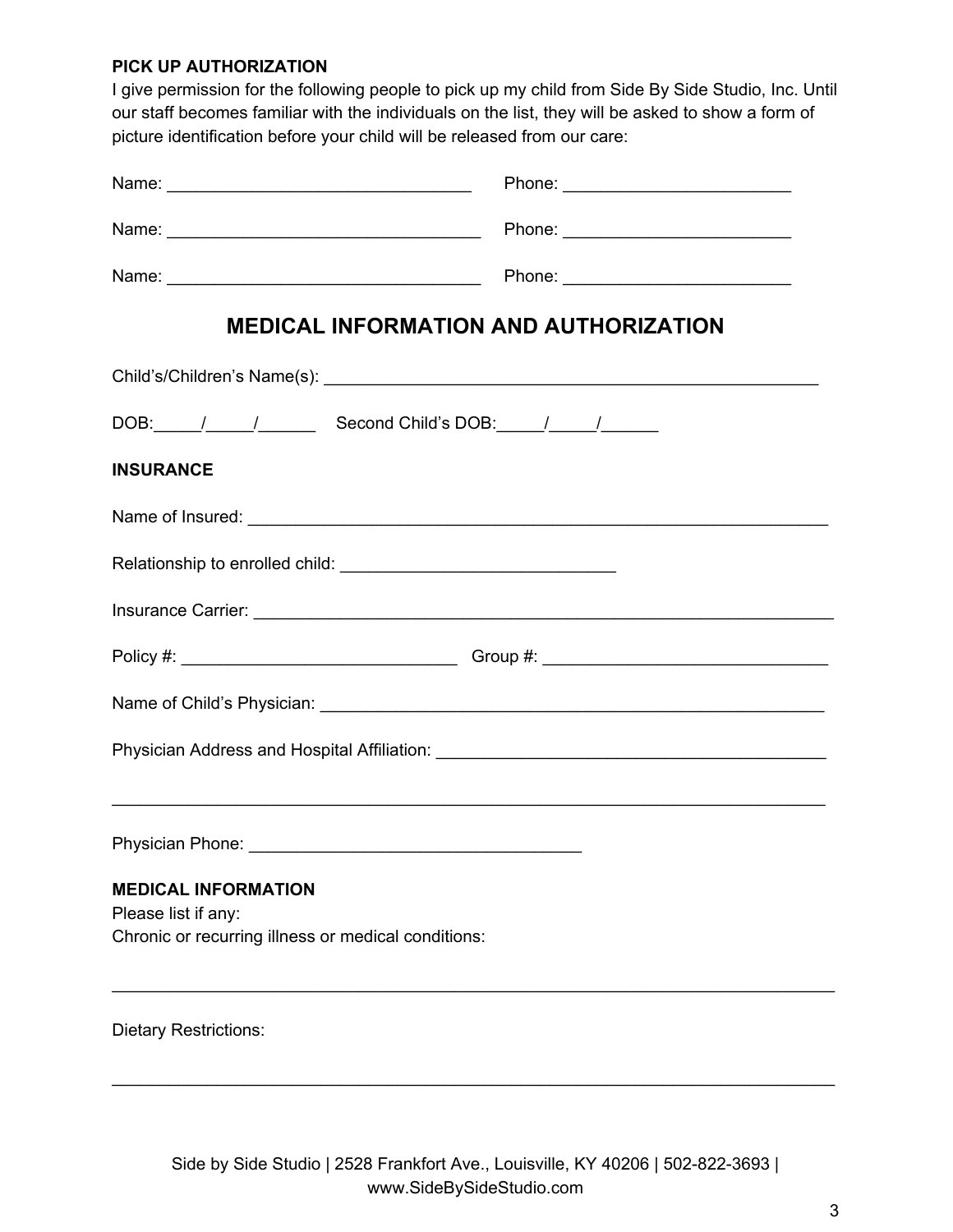Please list all allergies and/or health concerns:

# **MEDICAL RELEASE AND HOLD HARMLESS AGREEMENT**

I (we), the parent(s), legal guardian(s), or custodian(s) of the child(ren) named in the application, knowingly release, absolve, INDEMNIFY, AND HOLD HARMLESS Side by Side Studio, Inc., as well as its employees, officers, directors, agents, representatives, affiliates, successors, and assigns from any and all causes of action of any kind whatsoever, whether in statute, contract, or tort (INCLUDING CLAIMS OF NEGLIGENCE), which in any way relate to or arise from the child's/children's activities at or sponsored by Side by Side Studio. In the event the child(ren) named in this application is injured while in the care of Side by Side Studio, Inc. and requires the attention of a doctor, I (we) consent to any reasonable medical treatment as deemed necessary by a licensed physician. In the event the treatment is called for which a physician and/or hospital employee refuse to administer without our consent, I (we) hereby authorize the Director of the Whole Child Program, and/or representatives of Side by Side Studio, Inc. to give consent for us if we cannot be reached by telephone at one of the numbers listed in this application, or because of an emergency, there is not time or opportunity to make a telephone call. In the event that it becomes necessary for one of these persons to give consent for us, we agree to hold such person, as well as Side by Side Studio, Inc., free and harmless and agree to INDEMNIFY such person, as well as Side by Side Studio, Inc., from any claims, demands, or suits for damages (INCLUDING CLAIMS OF NEGLIGENCE) arising from the giving of such consent, as long as the treatment is administered by or under the supervision of a licensed physician.

\_\_\_\_\_\_\_\_\_\_\_\_\_\_\_\_\_\_\_\_\_\_\_\_\_\_\_\_\_\_\_\_\_\_\_\_\_\_\_\_\_\_\_\_\_\_\_\_\_\_\_\_\_\_\_\_\_\_\_\_\_\_\_\_\_\_\_\_\_\_\_\_\_\_\_\_

\_\_\_\_\_\_\_\_\_\_\_\_\_\_\_\_\_\_\_\_\_\_\_\_\_\_\_\_\_\_\_\_\_\_\_\_\_\_\_\_\_\_\_\_\_\_\_\_\_\_\_\_\_\_\_\_\_\_\_\_\_\_\_\_\_\_\_\_\_\_\_\_\_\_\_\_

\_\_\_\_\_\_\_\_\_\_\_\_\_\_\_\_\_\_\_\_\_\_\_\_\_\_\_\_\_\_\_\_\_\_\_\_\_\_\_\_\_\_\_\_\_\_\_\_\_\_\_\_\_\_\_\_\_\_\_\_\_\_\_\_\_\_\_\_\_\_\_\_\_\_\_\_

Parent/Guardian signature: \_\_\_\_\_\_\_\_\_\_\_\_\_\_\_\_\_\_\_\_\_\_\_\_\_\_\_\_\_\_\_\_\_\_\_\_\_\_\_\_\_\_\_\_\_\_\_\_\_\_\_\_

Date:  $\frac{1}{2}$  /  $\frac{1}{2}$ 

# **WELLNESS POLICY**

I understand my child(ren) will not be allowed to attend when he/she is running fever of 100 degrees or higher, vomiting, has diarrhea, or has unexplained rash. If called due to my child's/children's illness, I will pick up my child(ren) as soon as possible after being contacted. I understand that my child(ren) must be symptom free for 24 hours before returning to school.

Parent/Guardian Signature: \_\_\_\_\_\_\_\_\_\_\_\_\_\_\_\_\_\_\_\_\_\_\_\_\_\_\_\_\_\_\_\_\_\_\_\_\_\_\_\_\_\_\_\_\_\_\_\_\_\_\_\_\_

Date:  $\frac{1}{2}$   $\frac{1}{2}$   $\frac{1}{2}$ 

Side by Side Studio | 2528 Frankfort Ave., Louisville, KY 40206 | 502-822-3693 | www.SideBySideStudio.com